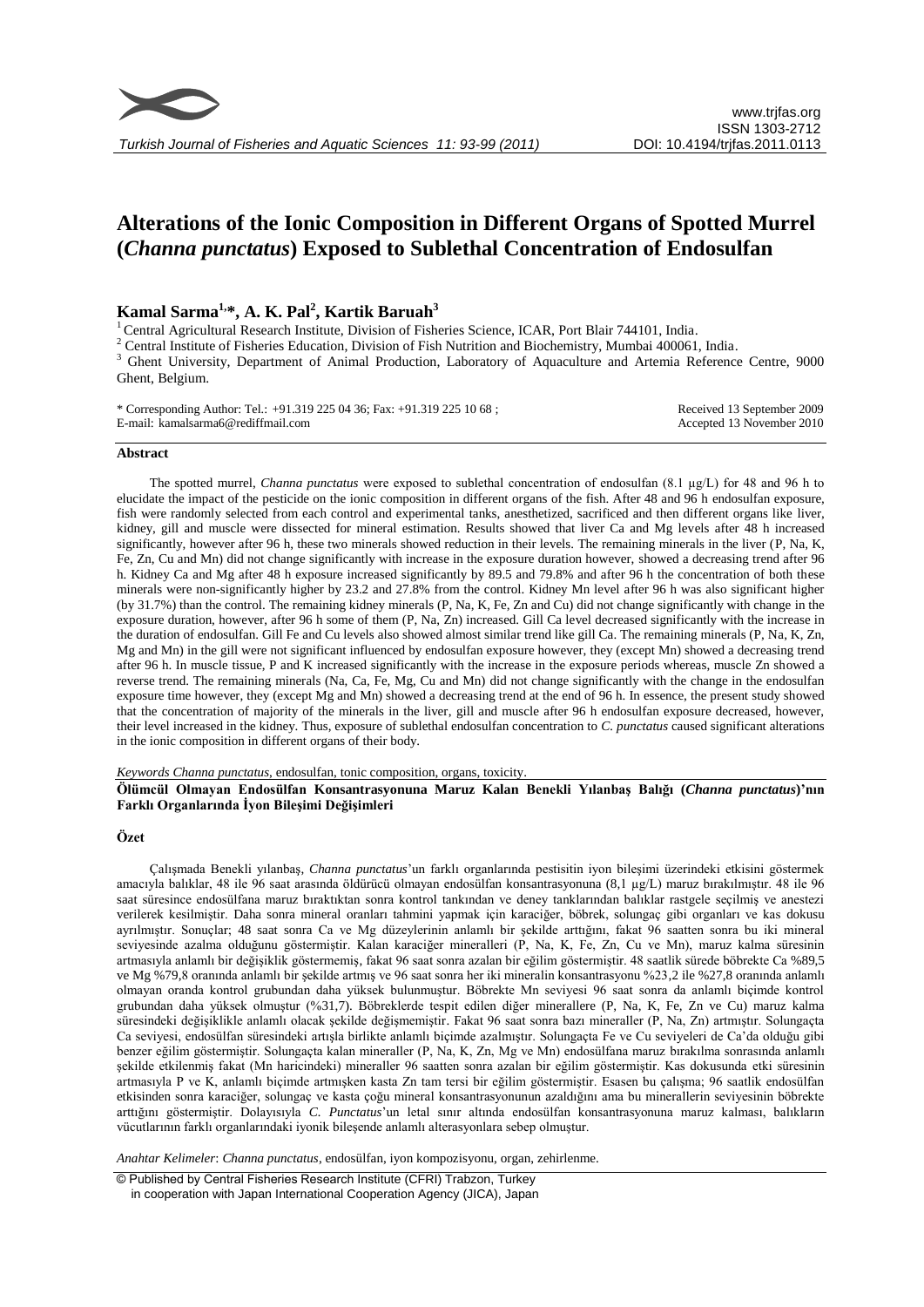## **Introduction**

The adoption of new technology in agricultural crop production and protection has increased the use of various pesticides among which endosulfan, an organochlorine pesticide is one. Although it is phased out in many western countries, still it is being used in tropical and sub-tropical regions (EFSA, 2005). The endosulfan used in agricultural fields enters the aquatic environment, generally as a consequence of runoff from the fields and/or accidental discharge and get dispersed widely throughout the water system. In addition, elevated residue levels of endosulfan in plant ingredients have also been reported (Lorenzatti *et al*., 2004). The increasing use of these plant ingredients in aqua-feeds in order to develop a more sustainable aquaculture has led to an increased exposure of endosulfan in fish. This compound has been found to be moderately persistent in the environment and has a tendency to bioaccumulate in various aquatic organisms (Naqvi *et al*., 1993). It is also reported to have a strong acute toxic effect on fish/shellfish (Naqvi *et al*., 1993; Petri *et al*., 2006) and cause a drastic decline of their population in the aquatic environment.

Fish live in intimate contact with the ambient water and so are very susceptible to aquatic pollutants. In freshwater fishes, blood and ionic concentration are regulated by interacting processes, such as absorption of ions from surrounding medium through active mechanisms predominantly at the gill, control of water permeability and selective reabsorption of ions from urine. Any alterations in one or more of these processes change the ionic composition in the fish body. These ions (e.g., sodium, potassium, chloride, calcium magnesium) have been found to play a vital role in several body functions, viz. neuromuscular excitability, acid base balance, osmotic pressure, various enzymatic reactions and retention of membrane permeability (Verma *et al*., 1981). Further, inorganic phosphate acts as a major cytoplasmic buffer and is the basis of energy exchange (Aurbach *et al*., 1985).

The spotted murrel, *C. punctatus*, is a commercially important fish available throughout India. It is a natural inhabitant of stagnant muddy pond waters, paddy fields, weedy derelict swamps, canals, lakes, reservoirs, beels (Chondar, 1999). However, according to International Union for Conservation of Nature, it is at the present at nearthreatened category. Among the various reasons of being threatened, one reason could be the effects of the pesticide runoff from agricultural fields onto the water bodies. So far, several biological effects of endosulfan in fish have been reported including growth retardation, respiratory and renal failure, oxidative stress, neurotoxicity, hepatic damage, haematological effects, biochemical and histological changes (Sarma *et al*., 2003; Sarma, 2004; Coimbra *et*  *al*., 2005; Glover *et al*., 2007). However, investigations specifically examining the changes in the ionic balance especially in different (osmoregulatory) organs of *C. punctatus* exposed to sublethal endosulfan concentration are limited. The present study was therefore conducted to study the changes in the ionic composition in different organs of *C. punctatus* exposed to sublethal endosulfan concentration.

## **Materials and Methods**

#### **Experimental Animals**

*Channa punctatus* (average weight ± standart deviation  $35.6\pm0.7$  g) procured from the local fish market of Mumbai, India was transported with proper oxygenation to the wet laboratory of Central Institute of Fisheries Education, Mumbai, India. They were first given a prophylactic dip in salt solution (2%) and then were immediately stocked in a tank (1000 L) with proper aeration for about 30 days for acclimatization, during which they were fed 40% crude protein diet.

#### **Pesticide Used**

Technical grade endosulfan (99%) (Shroff Research Institute, Mumbai, India) was used for the experiment. In our previous study (Sarma *et al*., 2003), the  $LC_{50}$  value of the pesticide endosulfan for 96 h to the fish determined by probit analysis was found to be 24.3 µg/L. Based on this value, the sublethal endosulfan dose of 8.1 µg/L was chosen in the present study.

#### **Experiment Design**

The experiment was carried out in 60 L identical plastic tanks. For the treatment (8.1 µg/L of endosulfan) and control (without endosulfan), five replications were maintained. Each tank was stocked with 4 fish. The fish were exposed not to feed for 48 and 96 h, The water was replaced daily in all the tanks and fresh toxicant was added daily. The experiment was conducted in 12:12 h light–dark cycles. The water quality parameters were temperature 26-28°C, dissolved oxygen 6.5-7.1 mg/L, pH 7.2 to 7.5, alkalinity 48-58 mg/L, and hardness 48-60 mg/L.

#### **Sampling and Mineral Estimation**

After the exposure period of 48 and 96 h, 20 fish (4 from each replicates) were selected from each control and experimental tanks, anesthetized with clove oil  $(50 \mu l/L)$ , and then sacrificed to dissect out different organs like liver, kidney, gill, and muscle for mineral estimation. Wet ashing method was followed to determine different minerals like phosphorus (P), sodium (Na), potassium (K), calcium (Ca), iron (Fe),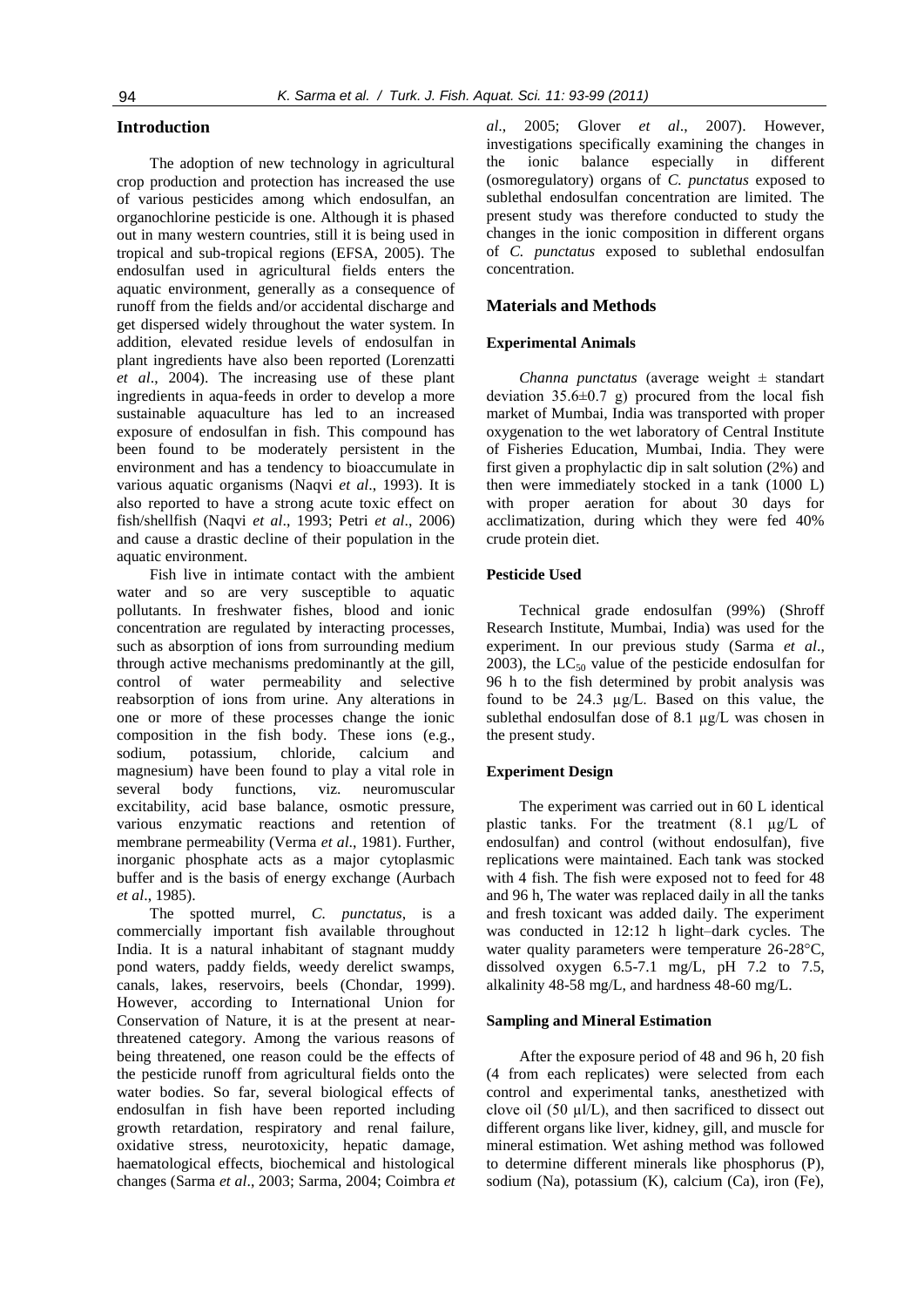zinc (Zn), magnesium (Mg), copper (Cu), and manganese (Mn). Briefly, different tissues (liver, kidney, gill, and muscle) were weight and digested in nitric acid and perchloric acid mixture (1:1) in a Kjeldhal flask until the solution was colourless. The flask was then cooled and after appropriate dilution, different minerals (except P) were estimated by atomic absorption spectrophotometer (AAS 4129; Electronics Corporation of India Ltd., Hyderabad, AP, India). P was estimated spectrophotometrically using molybdovanadate method.

#### **Statistical Analysis**

All the data were subjected to one-way ANOVA using statistical software SPSS version 11.0. Duncan's multiple range tests was used to determine the differences among treatment means at  $P<0.05$ .

## **Results**

Data pertaining to the effects of sublethal endosulfan exposure on the liver mineral content of *C. punctatus* are summarized in Table 1. After 48 h endosulfan exposure, liver Ca and Mg levels increased significantly  $(P<0.05)$  by 43.1 and 65%,

respectively, however, after 96 h these two minerals showed a reduction in their levels by 33.2% and 8.6%, respectively as compared to the control [liver Mg, however, was not significantly  $(P>0.05)$  different from the control]. Although the remaining minerals (Zn, Cu, Mn, Fe, Na, K, and P) did not change significantly (P>0.05) with increase in the exposure time, a general decreasing trend was apparent after 96 h.

Sublethal endosulfan concentration exposure had a significant  $(P<0.05)$  impact on the kidney Ca, Mg, and Mn levels of *C. punctatus* (Table 2). Kidney Ca and Mg concentrations after 48 h exposure increased significantly  $(P<0.05)$  by 89.5 and 79.8%, respectively. After 96 h the concentrations of both these minerals decreased significantly  $(P<0.05)$  when compared to the values observed at 48 h. Kidney Mn level after 48 h exposure did not show any significant (P>0.05) change when compared to the control, however, after 96 h there was a significant  $(P<0.05)$ increment by 31.7%. The remaining kidney minerals (Zn, Cu, Fe, Na, K, and P) did not change significantly  $(P>0.05)$  with the change in the duration of exposure; however, after 96 h some minerals (Zn, Na and P) showed an increasing trend.

The concentrations of gill Ca, Cu, and Fe were

**Table 1.** Liver mineral content of *C. punctatus* exposed to sublethal endosulfan concentration for 48 and 96 h

|                                    |                               | Liver                                     |                                          |
|------------------------------------|-------------------------------|-------------------------------------------|------------------------------------------|
| Minerals                           | Control                       | 48 h                                      | 96 h                                     |
| Calcium $x$                        | $618.54 \pm 22.38^{\circ}$    | $885.07 \pm 75.14^{\circ}$ (+43.1%)       | $413.05 \pm 20.78$ <sup>a</sup> (-33.2%) |
| Magnesium $x$                      | 234.88 $\pm$ 20.89 $^{\rm a}$ | $387.60 \pm 22.58^{\mathrm{b}} (+65.0\%)$ | $214.75 \pm 10.66$ <sup>a</sup> (-8.6%)  |
| $\mathsf{Zinc}^{\mathsf{x}}$       | 59.29 ± 5.84                  | $50.25 \pm 2.89$ (-15.2%)                 | $42.83 \pm 3.53$ (-27.8%)                |
| Copper <sup>x</sup>                | $66.46 \pm 5.09$              | $58.46 \pm 5.39$ (-12.0%)                 | $47.56 \pm 4.18$ (-28.4%)                |
| Manganese <sup>x</sup>             | $24.46 \pm 2.37$              | $19.45 \pm 1.17$ (-20.5%)                 | 18.44±1.49 (-24.6%)                      |
| $\operatorname{Iron}$ <sup>y</sup> | $2.93 \pm 0.22$               | $2.71 \pm 0.17$ (-7.5%)                   | $2.22 \pm 0.14$ (-24.2%)                 |
| Sodium <sup>y</sup>                | $2.03 \pm 0.20$               | $1.66 \pm 0.09$ (-18.2%)                  | $1.44\pm0.09$ (-29.1%)                   |
| Potassium <sup>y</sup>             | $9.06 \pm 0.36$               | $8.91 \pm 0.81$ (-1.7%)                   | $8.89\pm0.79$ (-1.9%)                    |
| Phosphorous <sup>y</sup>           | $1.33 \pm 0.08$               | $1.21 \pm 0.07$ (-9.02%)                  | $1.13\pm0.05$ (-15.0%)                   |

Values are means of five replicates $\pm$ SE. Values with different superscripts in a row differ significantly (P<0.05).

Figures in parenthesis indicate percentage increase (+) or decrease (-) from the control.

<sup>x</sup> Mineral contents are expressed as μg/g of tissue. <sup>y</sup> Mineral contents are expressed as mg/g of tissue.

**Table 2.** Kidney mineral contents of *C. punctatus* exposed to sublethal endosulfan concentration for 48 and 96 h

|                                     |                                 | Kidney                             |                                     |
|-------------------------------------|---------------------------------|------------------------------------|-------------------------------------|
|                                     |                                 |                                    |                                     |
| Minerals                            | Control                         | 48 h                               | 96 h                                |
| Calcium $x$                         | 476.23 $\pm$ 28.14 <sup>a</sup> | $902.24 \pm 41.32^b$ (+89.5%)      | $586.48\pm43.99^{\circ}$ (+23.2%)   |
| Magnesium $x$                       | $286.57 \pm 14.04$ <sup>a</sup> | $515.46\pm48.72^b$ (+79.8%)        | $366.34 \pm 26.33$ $^{a} (+27.8\%)$ |
| $\mathsf{Zinc}^{\mathsf{x}}$        | $60.51 \pm 2.23$                | $52.07\pm4.86$ (-13.9%)            | $68.02\pm6.03$ (+12.4%)             |
| Copper <sup>x</sup>                 | $32.10 \pm 2.10$                | $29.56 \pm 1.17$ (-7.9%)           | $25.40\pm2.38$ (-20.9%)             |
| Manganese $x$                       | 41.47 $\pm$ 2.46 <sup>a</sup>   | $41.07\pm2.82^{\text{a}}$ (-0.97%) | $54.62\pm3.19^{b} (+31.7\%)$        |
| $\operatorname{Iron}^{\mathcal{Y}}$ | $3.59 \pm 0.69$                 | $2.74\pm0.35$ (-23.7%)             | $2.07\pm0.53$ (-42.3%)              |
| Sodium <sup>y</sup>                 | $2.97\pm0.33$                   | $2.76 \pm 0.26$ (-7.1%)            | $2.99\pm0.41(+0.7\%)$               |
| Potassium <sup>y</sup>              | $9.20 \pm 0.61$                 | $7.37\pm0.66$ (-19.2%)             | $6.98 \pm 0.67$ (-24.1%)            |
| Phosphorous <sup>y</sup>            | $1.32 \pm 0.01$                 | $1.38 \pm 0.01 (+4.5\%)$           | $1.42 \pm 0.01 (+7.6\%)$            |

Values are means of five replicates±SE. Values with different superscripts in a row differ significantly (P<0.05).

Figures in parenthesis indicate percentage increase (+) or decrease (-) from the control.

<sup>x</sup> Mineral contents are expressed as  $\mu$ g/g of tissue. <sup>y</sup> Mineral contents are expressed as mg/g of tissue.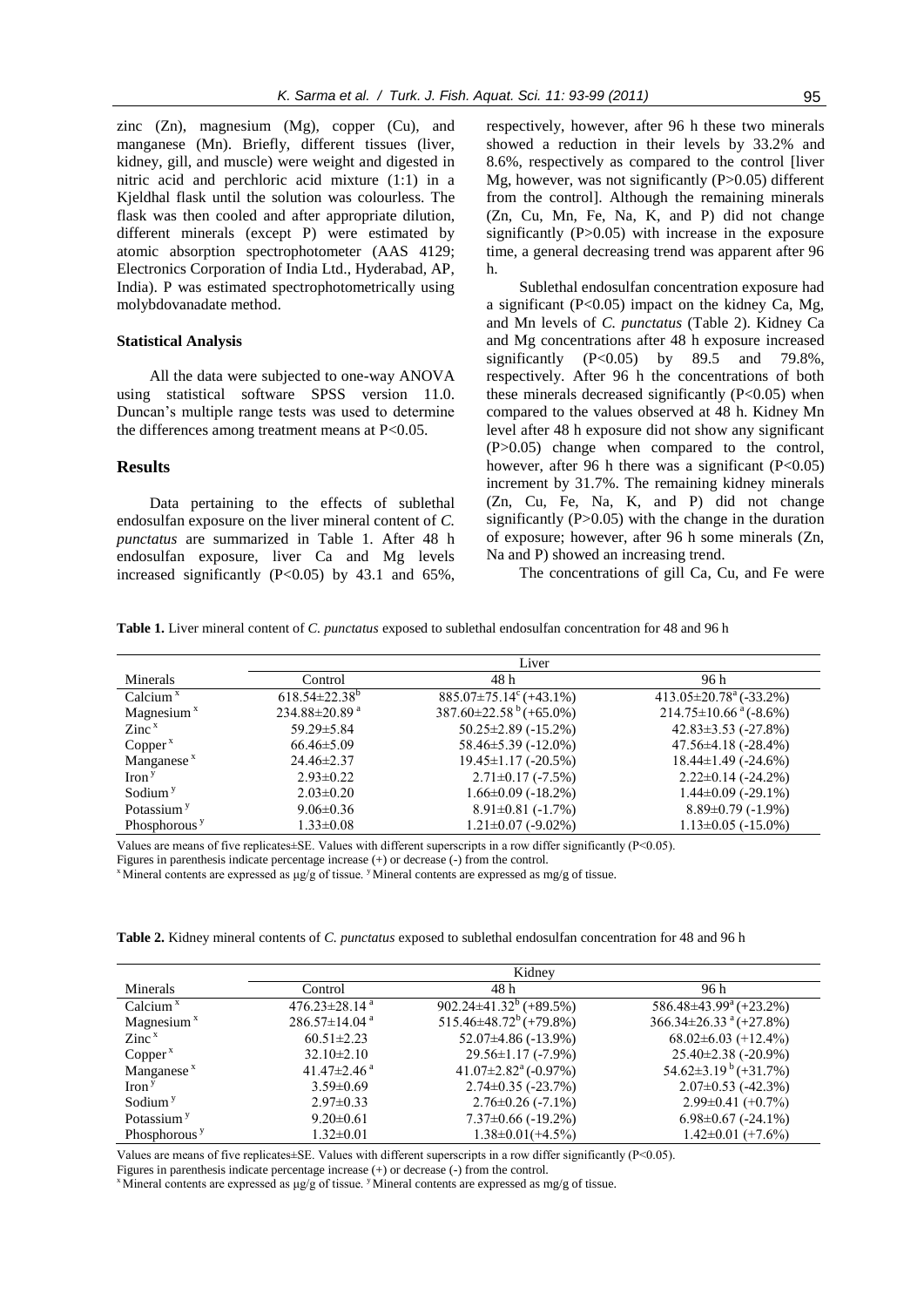significantly  $(P<0.05)$  influenced by endosulfan exposure (Table 3). Gill Ca level decreased significantly (P<0.05) with the increase in the duration of endosulfan exposure. Maximum decrease in the gill Ca level was noted at the end of 96 h, however, was not significantly (P>0.05) different from those noted at the end of 48 h. Gill Cu and Fe levels also showed almost similar trend like gill Ca. The levels decreased significantly  $(P<0.05)$  both at 48 and 96 h by 30.9 and 41.5%, respectively in case of gill Cu and by 39.2 and 1.1%, respectively in case of gill Fe. However, there were no significant differences (P>0.05) in the Cu level between 48 and 96 h endosulfan exposed fishes and also in Fe level between the control and 96 h endosulfan exposed fish. The remaining minerals (Mg, Zn, Mn, Na, K and P) in the gill tissue did not show any significant  $(P>0.05)$ change with change in the exposure time, however, after 96 h all the minerals except Mn showed a decreasing trend.

Significant (P<0.05) changes in the muscle mineral concentrations following endosulfan exposure were also noted (Table 4). Both muscle K and P concentrations increased significantly (P<0.05) due to endosulfan exposure. Maximum increase (15.8 and 42.6%, respectively in case of muscle K and P) was noted at the end of 48 h, which however was not significantly different (P>0.05) from those noted at the end of 96 h. In contrast, muscle Zn concentration showed a reverse trend, maximum decrease (36.9%) was recorded at the end of 96 h. The endosulfan exposure had no significant  $(P>0.05)$  effect on the remaining minerals (Ca, Mg, Cu Mn, Fe and Na), however, they (except Mg and Mn) showed a decreasing trend at the end of 96 h.

## **Discussion**

The results in the present study showed that the concentrations of majority of the minerals in the liver, gill and muscle of *C. punctatus* upon endosulfan exposure for 96 h decreased and was accumulated in the kidney. Raised level of kidney Ca along with its decreased concentration in the liver, gill and muscle after 96 h in the present study is almost in agreement with the findings of Swarnlata (1995), who found a decrease in the concentration of Ca in the liver, muscle, brain (however, not in kidney) of *Clarius batrachus* exposed to 2.03 mg/L and 0.24 mg/L of carbaryl and carbofuran, respectively, for 15 days. The probable reasons for such an observation in our study could be attributed to mobilization of minerals

**Table 3.** Gill mineral contents of *C. punctatus* exposed to sublethal endosulfan concentration for 48 and 96 h

|                                    | Gill                            |                                       |                                         |
|------------------------------------|---------------------------------|---------------------------------------|-----------------------------------------|
| Minerals                           | Control                         | 48 h                                  | 96 h                                    |
| Calcium $x$                        | 5.84 $\pm$ 0.39 $\overline{9}$  | $5.14 \pm 0.24$ <sup>a</sup> (-11.9%) | $4.35\pm0.10^{a}$ (-25.5%)              |
| Magnesium $x$                      | $267.89 \pm 16.63$              | $272.26 \pm 21.56(1.6\%)$             | $255.04 \pm 15.99$ (-4.8%)              |
| $\mathsf{Zinc}^{\mathsf{x}}$       | 54.48 ± 6.25                    | $47.12 \pm 2.49$ (-13.5%)             | $39.65 \pm 2.46$ (-27.2%)               |
| Copper <sup>x</sup>                | $28.61 \pm 1.19^{b}$            | $19.77 \pm 1.05^{\text{a}}$ (-30.9%)  | $16.74 \pm 1.01$ <sup>a</sup> (-41.5%)  |
| Manganese $x$                      | $37.93 \pm 2.93$                | $34.73 \pm 3.17$ (-8.4%)              | $38.00\pm3.66(+0.18\%)$                 |
| $\operatorname{Iron}$ <sup>y</sup> | 931.17 $\pm$ 47.46 <sup>b</sup> | 564.14±48.54 <sup>a</sup> (-39.8%)    | 920.32 $\pm$ 83.62 <sup>b</sup> (-1.1%) |
| Sodium <sup>y</sup>                | $1.38 \pm 0.01$                 | $1.33 \pm 0.01$ (-3.6%)               | $1.28 \pm 0.01$ (-7.3%)                 |
| Potassium <sup>y</sup>             | $6.40\pm0.11$                   | $5.91 \pm 0.17$ (-7.7%)               | $5.82 \pm 0.17$ (-9.1%)                 |
| Phosphorous <sup>y</sup>           | $6.02 \pm 0.44$                 | $5.83 \pm 0.48$ (-3.2%)               | $5.02 \pm 0.43$ ( $-16.6\%$ )           |

Values are means of five replicates $\pm$ SE. Values with different superscripts in a row differ significantly (P<0.05).

Figures in parenthesis indicate percentage increase (+) or decrease (-) from the control.

<sup>x</sup> Mineral contents are expressed as  $\mu$ g/g of tissue. <sup>y</sup> Mineral contents are expressed as mg/g of tissue.

**Table 4.** Muscle mineral contents of *C. punctatus* exposed to sublethal endosulfan concentration for 48 and 96 h

|                                    |                              | Muscle                       |                                  |
|------------------------------------|------------------------------|------------------------------|----------------------------------|
| Minerals                           | Control                      | 48 h                         | 96 h                             |
| Calcium $x$                        | $440.60 \pm 23.31$           | $451.33 \pm 42.99 (+2.4\%)$  | 335.93±37.48 (-23.8%)            |
| Magnesium $x$                      | $138.19 \pm 8.68$            | $157.58\pm 6.10 (+14.0\%)$   | $149.10\pm5.03$ (+7.9%)          |
| $\mathsf{Zinc}^{\mathsf{x}}$       | $15.37 \pm 1.98^b$           | $11.37\pm0.89^{ab}$ (-26.0%) | $9.71 \pm 1.02^{\circ}$ (-36.9%) |
| Copper <sup>x</sup>                | $10.73 \pm 1.11$             | $10.37\pm0.80$ (-3.4%)       | $7.72 \pm 0.88$ ( $-28.03\%$ )   |
| Manganese $x$                      | $12.38 \pm 1.28$             | $12.88 \pm 0.95 (+4.1\%)$    | $14.03 \pm 1.60 (+13.4\%)$       |
| $\operatorname{Iron}$ <sup>y</sup> | 898.90±44.21                 | $663.93 \pm 33.54$ (-26.14%) | $647.06 \pm 52.42$ (-28.02%)     |
| Sodium <sup>y</sup>                | $560.81 \pm 32.42$           | $587.93 \pm 18.92 (+4.84\%)$ | $524.55 \pm 26.18$ (-6.5%)       |
| Potassium <sup>y</sup>             | $7.89 \pm 0.41$ <sup>a</sup> | $9.14\pm0.26^b (+15.8\%)$    | $8.86\pm0.29^{ab}$ (+12.2%)      |
| Phosphorous <sup>y</sup>           | $657.10\pm59.45^{\circ}$     | $936.72\pm39.51^b (+42.6\%)$ | $880.55\pm33.62^b (+34.1\%)$     |

Values are means of five replicates±SE. Values with different superscripts in a row differ significantly (P<0.05).

Figures in parenthesis indicate percentage increase  $(+)$  or decrease  $(-)$  from the control.

<sup>x</sup> Mineral contents are expressed as  $\mu$ g/g of tissue. <sup>y</sup> Mineral contents are expressed as mg/g of tissue.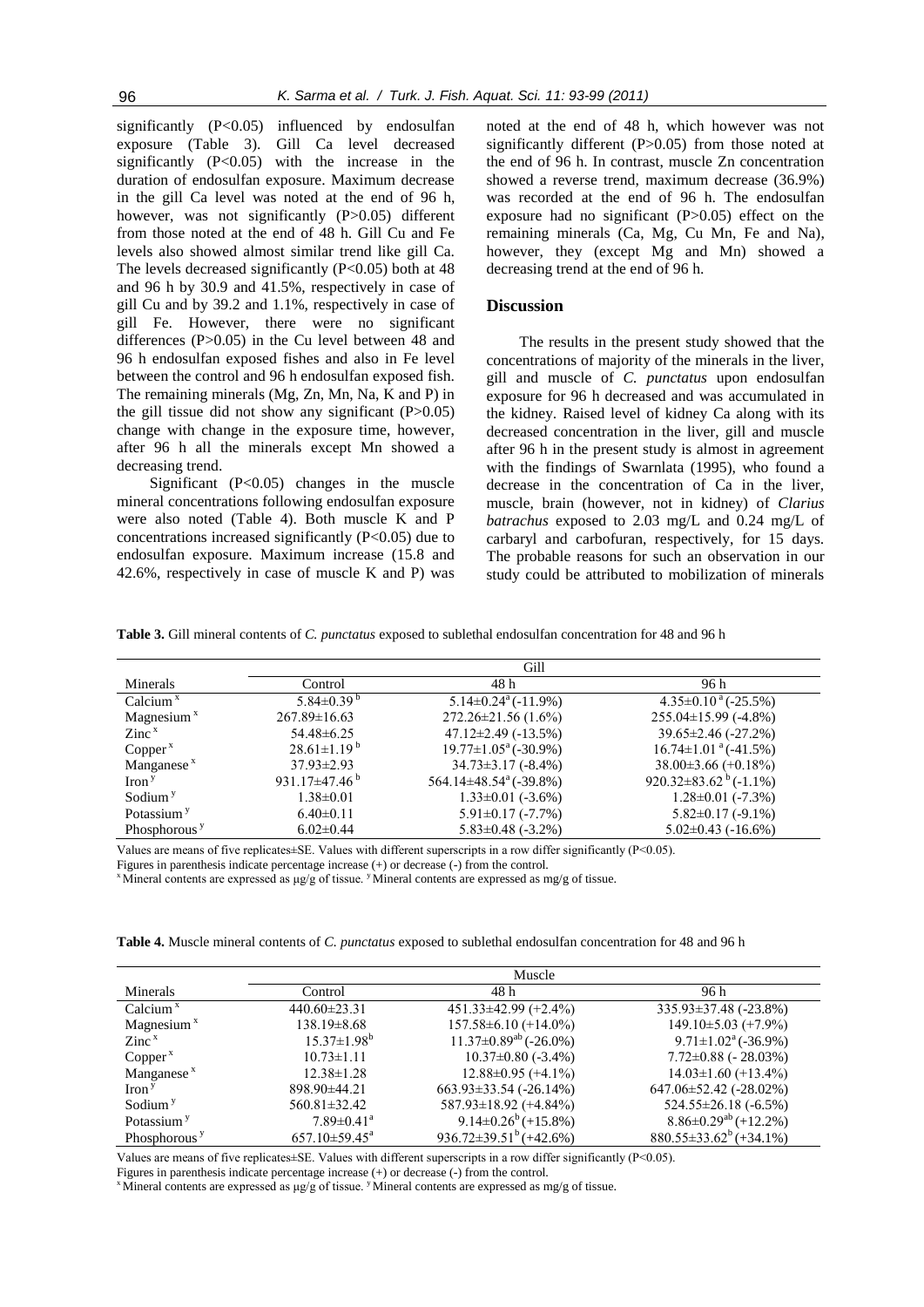from various vital organs like liver, gill and muscle to kidney due to the toxic effect of endosulfan. Various other authors also observed similar decrease in Ca levels in *Cyprinus carpio*, *Labeo roita*, *C. batrachus*, and *Heteropneustes fossilis* exposed to dimethoate, fenvalerate, carbofuran, endosulfan, aldrin, formathion, propoxur, chloropyrifos and deltamethrin (Singh *et al*., 1996; Srivastava *et al*., 1997; Singh and Srivastava, 1998; David *et al*., 2003; Logaswamy *et al*., 2007).

Magnesium is an essential element of animal cell involved in a variety of enzymatic reactions; however, information on how Mg ion is transported and regulated in fish is scanty. A significant rise in Mg level has been reported in Mystus vittatus, *H. fossilis* and *C. carpio* exposed to insecticides and their combinations (Logaswamy *et al*., 2007; Verma *et al*., 1979; Dalela, *et al*., 1981). Similarly, freshwater catfish, *H. fossilis* exhibited hypermagnesemia in serum on the 12th and 30th day and 4 weeks after exposure to sublethal concentrations of aldrin, propoxur and formothion (Singh *et al*., 1996; Singh and Srivastava, 1998). In our study, the Mg level also increased significantly  $(P<0.05)$  in the kidney and non-significantly (P>0.05) in the muscle, almost in accordance with the findings of the above authors. Gill *et al.* (1989) suggested that increase might be due to renal damage and dysfunction which in turn might impair the ability of the fish to actively excrete excess of these ions through kidney. Zn and Cu, two important constituents in many enzyme complexes also showed almost a decreasing trend in all the tissues under study, except in kidney where marginal increase in the Zn concentration was observed. In case of Zn also, it might have released from different tissues and were accumulated in kidney as the latter failed to excrete excess Zn due to cellular damage. From their studies on bioaccumulation pattern of Zn in *Channa punctatus*, Murugan *et al*. (2008) also opined that kidney is the target organ of Zn storage. Similarly Mn also showed its affinity to accumulate in the kidney like Mg and Zn.

Iron, an important ion related to respiratory activity of fish, decreased in all the organs irrespective of the exposure hours. However, in the gill tissue significant recovery was observed after 96 h. This might be due to the fact that fishes tried to reabsorb Fe into the blood through gill tissue mostly from environment. In our previous study (Sarma, 2004), haemoglobin concentration in *C. punctatus* also showed similar trend when exposed to sublethal endosulfan concentration, decreased initially and later increased almost near to control value as a compensatory mechanism to maintain homeostasis.

Sodium is one of the chief regulators of osmotic pressure of the body fluid (Singh *et al*., 2002). In the present study, Na ion concentration in the liver, kidney, gill, and muscle was not significantly affected. However, there was a non-significant (P>0.05) increment in the kidney and a decline in the

liver, gill and muscle. Logaswamy *et al*. (2007) observed a significant decline in Na level in the blood and liver of *C. carpio* exposed to dimethoate. David *et al*. (2003) also observed a significant decline in Na+ levels in the liver and gills of *L. rohita* exposed to fenvalerate. The Na content in the tissue mainly depends on the permeability functional efficiency of bio-membrane and efficient functional role of Na+ pump, which regulates ionic content of tissue. The declination in the major electrolyte Na might be due to histological alterations of Na+ pump in the gills or disturbances in the membrane permeability due to endosulfan toxicity. Bernabò *et al*. (2008) observed alteration in the morphology and function of gills in Bufo bufo exposed for short-term (96 h) to sublethal endosulfan concentration.

Potassium is the main intracellular cation involved in several physiological functions viz., nerve and muscle function, acid base balance and osmotic pressure. In our study, the muscle K levels showed a significant increment at both the exposure periods. The K levels in liver, kidney and gills were not significantly influenced by endosulfan exposure, however, these minerals showed a decreasing trend. Decreased in plasma Na and a shift of Na, K and water into muscle was reported by McCarty and Houston, (1976) and attributed these change to increase uptake from environment. An increased muscle K was also reported by Eddy *et al*. (1981) in rainbow trout after prolonged exposure of high carbondioxide. In another study, Swarnlata (1995) reported an increase in the concentration of K in blood and spleen and decrease in kidney, liver, brain and also muscle of *C. batrachus* after 15 days treatment with carbaryl and carbofuran. Logaswamy *et al*. (2007) also found similar decrease of K content in the liver of *C. carpio* after exposure to dimethoate. In our study, increased muscle K level due to endosulfan exposure could possibly be attributed to disturbed K regulation which intern could be due to cell damage of gills and kidney, in agreement with the results of Lehtinon *et al*. (1990).

Phosphorus is the major basis of energy exchange. In teleost exposed to various pesticides, both hypo- and hyperphosphatemia have been recorded (Singh *et al*., 1996; Singh and Srivastava, 1998). In our study, the level of P non-significantly (P>0.05) decreased in the liver and gill whereas increased in the kidney. In the muscle also there was a significant  $(P<0.05)$  increment, in line with the results of Gill *et al*. (1991), who noticed a marked increase in inorganic phosphate in blood and skeletal muscle of *Puntius conchonius* following exposure to endosulfan for four weeks. Non-significant reduction in the liver and gill P levels in our study might result from decreased oxidative metabolism and lowered ATP production, whereas increase in the kidney and muscle P levels could be attributed to mobilization of ATP towards muscle and kidney tissue and subsequent enhanced breakdown of high energy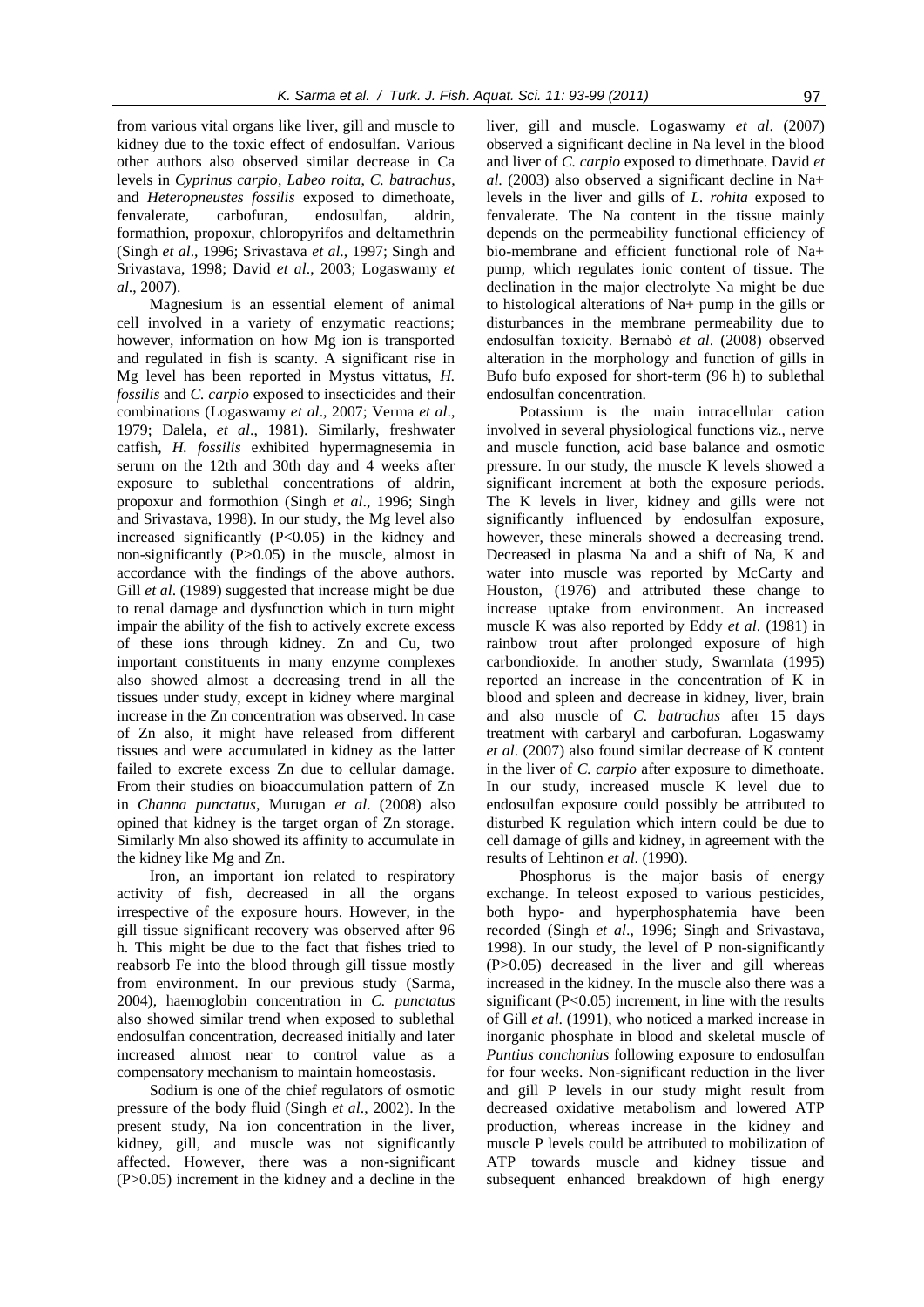phosphates related to an overall hypermetabolic state (Gill *et al*., 1991).

To sum up, the present study revealed that sublethal endosulfan exposure to *C. punctatus* caused significant alterations of the ionic composition in different (osmoregulatory) organs of this fish. Generally, maintenance of constant internal ion concentrations (e.g., Na, K, Cl, Ca and Mg) is essential for active regulation of water influx and ion efflux in aquatic organisms. Any imbalance in the levels of these ions in aquatic animals will lead to impairment of various physiological activities. Henceforth, minimum and judiciary application of pesticide could be an alternative pest control measures to prevent excessive destruction of the aquatic organism.

## **Acknowledgements**

The authors are thankful to the Director, Central Institute of Fisheries Education, Versova, Mumbai, India for providing all the facilities during the research work. The authors are also highly grateful to Mr. Padmanabhan for his assistance in estimating the mineral by AAS.

#### **References**

- Aurbach, G.D., Marx, S.J. and Spigel, A.M. 1985. Parathyroid hormone, calcitonin and calciferols. In: J.D. Wilson, D.W. Foster (Eds.), William's text book of endocrinology W.B. Saunders Company, Philadelphia: 1137-1217.
- Bernabò, I., Brunelli, E., Berg, C., Bonacci, A. and Tripepi, S. 2008. Endosulfan acute toxicity in *Bufo bufo* gills: Ultrastructural changes and nitric oxide synthase localization. Aquat. Toxicol., 86: 447–456.
- Chondar, S.L. 1999. Biology of Finfish and Shellfish*,* SCSC Publishers, Howrah, West Bengal, 514 pp.
- Coimbra, A.M., Reis-Henriques, M.A. and Darras, V.M. 2005. Circulating thyroid hormone levels and iodothyronine deiodinase activities in Nile tilapia (*Oreochromis niloticus*) following dietary exposure to endosulfan and Arochlor 1254. Comp. Biochem. Physiol., 141C: 8–14.
- Dalela, R.C., Rani, S., Kumar, V. and Verma, S.R. 1981. In vivo haematological alterations in a fresh water teleost, *Mytus vittatus*, following subacute exposure to pesticides and their combinations. J. Environ. Biol., 2: 79–86.
- David, M., Mushigeri, S.B. and Philip, G.H. 2003. Alterations in the levels of ions in tissues of freshwater fish, *Labeo rohita* exposed to fenvalerate. Poll. Res., 22: 359–363.
- Eddy, F.B. 1981. Effect of stress on osmotic and ionic regulation in fish. In: A.D. Pickering (Ed.), Stress and Fish. Academic Press, New York: 77–102.
- European Food Safety Authority (EFSA). 2005. Opinion of the scientific panel on contaminants in the food chain on a request from the commission related to endosulfan as undesirable substance in animal feed. EFSA J., 234: 1–29.
- Gill, T.S., Pande, J. and Tiwari, H. 1991. Effects of

endosulfan on the blood and organ chemistry of fresh water fish, *Barbus conchonius* (Ham). Ecotox. Environ. Safe., 21: 80-91.

- Gill, T.S., Pant, J.C. and Tiwari, H. 1989. Cadmium nephropathy in freshwater fish *Puntius conchonius* (Ham.). Ecotox. Environ. Safe., 18: 165-172.
- Glover, C.N., Petri, D., Tollefsen, K.E., Jørum, N., Handyd, R.D. and Berntssen, M.H.G. 2007.Assessing the sensitivity of Atlantic salmon (*Salmo salar*) to dietary endosulfan exposure using tissue biochemistry and histology. Aquat. Toxicol., 84: 346–355.
- Lehtinon, K.J., Kietbegarrd, A., Jakobsson, E. and Wandell, A. 1990. Physiological effect in fish exposed to effluents from mill with six different bleaching processes. Ecotox. Environ. Safe., 19: 33-46.
- Logaswamy, S., Radha, G., Subhashini, S. and Logankumar, K. 2007. Alterations in the levels of ions in blood and liver of freshwater fish, *Cyprinus carpio* var. communis exposed to dimethoate. Environ. Monit. Assess., 131: 439–444.
- Lorenzatti, E., Altahus, R., Lajmanovich, R. and Peltzer, P. 2004. Residues of endosulfan in soy plants in Argentina croplands. Fres. Environ. Bull., 13: 89–92.
- McCarty, L.S. and Houston, A.H. 1976. Effect of exposure of sublethal levels of cadmium upon water electrolyte status in the gold fish (*Carassius auratus*). J. Fish. Biol., 9: 11-19.
- Murugan, S.S., Karuppasamy, R., Poongodi1, K. and Puvaneswari1, S. 2008. Bioaccumulation pattern of zinc in freshwater fish *Channa punctatus* (Bloch.) after chronic exposure. Turkish Journal of Fisheries and Aquatic Sciences, 8: 55-59.
- Naqvi, S.M. and Vaishnavi, C. 1993. Bioaccumulative potential and toxicity of endosulfan insecticide to nontarget animals. Comp. Biochem. Physiol., 105C: 347– 361.
- Petri, D., Glover, C.N., Ylving, S., Kolås, K., Fremmersvik, G., Waagbø, R. and Berntssen, M.H.G. 2006. Sensitivity of Atlantic salmon (*Salmo salar*) to dietary endosulfan as assessed by haematology, blood biochemistry, and growth parameters. Aquat. Toxicol, 80: 207–216.
- Sarma, K. 2004. Biochemical responds of *Channa punctatus* to endosulfan and its implication in environmental monitoring. PhD thesis. Mumbai: Central Institute of Fisheries Education.
- Sarma, K., Pal, A.K., Mukherjee, S.C. and Datta, S. 2003. Acute toxicity of endosulfan of freshwater teleost, *Channa punctatus* (Bloch). J. Environ. Res., 13: 80- 84.
- Singh, N.N. and Srivastava, A.K. 1998. Formothion induced biochemical changes in blood and tissues of freshwater catfish, *Heteropneustes fossilis*. Malys. J. Appl. Biol., 27: 39-43.
- Singh, N.N., Das, V. K. and Singh, S. 1996. Effect of aldrin on carbohydrate, protein and ionic metabolism of a freshwater fish, *Heteropneustes fossilis*. Bull. Environ. Contam. Toxicol., 57: 204-210.
- Singh, N.N., Das, V.K. and Srivastava, A.K. 2002. Insecticides and ionic regulation in teleosts: A review. Zoolog. Pol*.*, 47: 21–36.
- Srivastava, A.K., Srivastava, S.K. and Srivastava, A.K. 1997. Response of serum calcium and inorganic phosphate of fresh water cat fish, *Heteropneustes fossilis*, to chlorpyrifos. Bull. Environ. Contam. Toxicol., 58: 915-921.